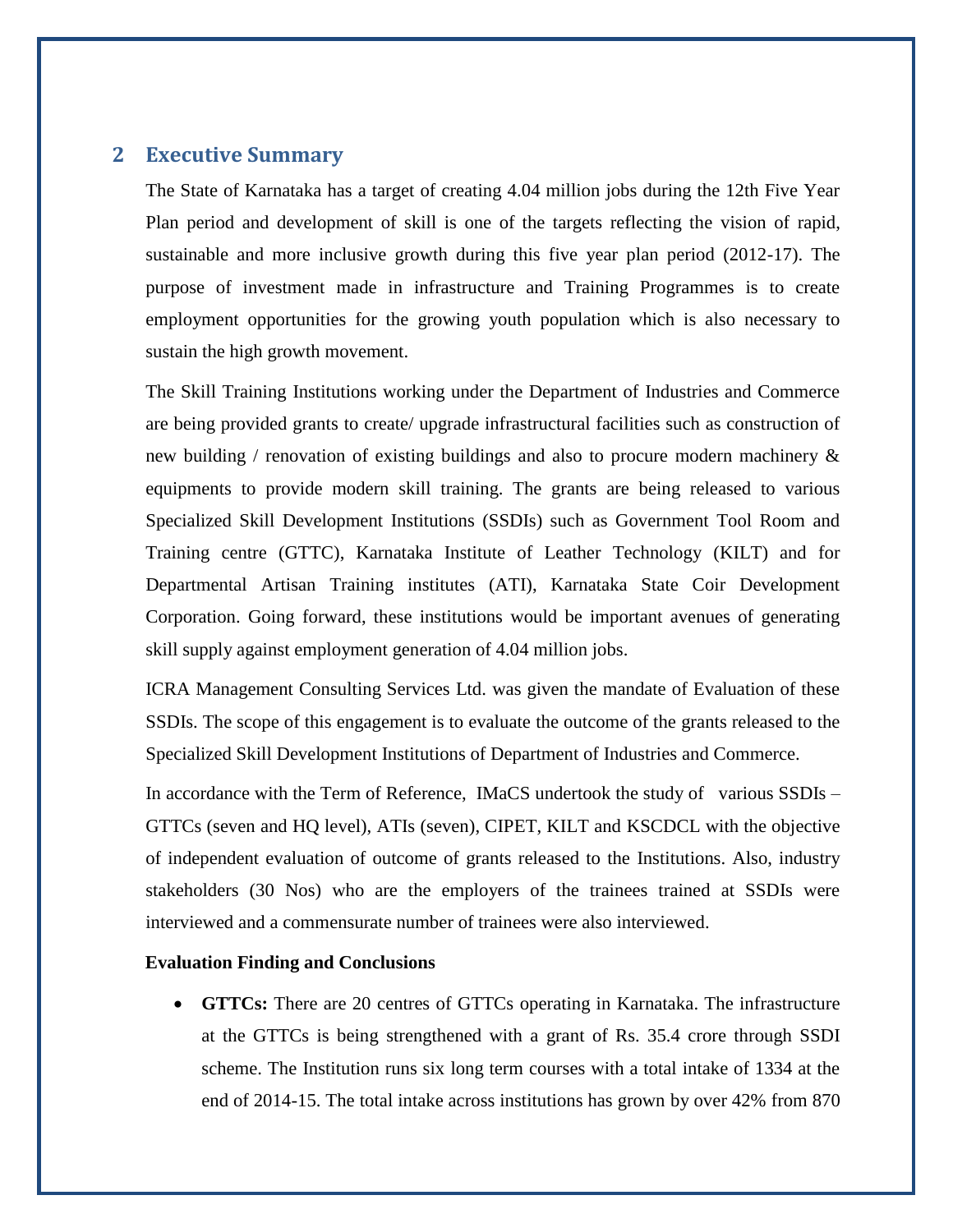in 2010-11 to 1240 in 2014-15 against their flagship course of Diploma in Tool  $\&$ Die Making and Diploma in Precision Manufacturing. The GTTCs have an average placement rate of 70% across their courses with the Diploma in Tool & Die Making course exhibiting the highest placement rate of 81%. The Institution is also consistently meeting its targets for trainees to be trained under SCP and TSP. The GTTC provides training as well as job work services to the industry. The GTTCs are facing issues with respect to the lack of manpower with an actual manpower of 188 persons against a sanctioned strength of 222 persons. The problem is particularly acute in case of teaching staff where against a sanctioned strength of 159 only 63 training staff is actually in place.

- **ATIs:** Artisan training Institutes are the departmental training institutes established for imparting training to the hereditary Artisans to upgrade their skills. 27 ATIs are which exist in the State of which 23 are running in Govt buildings and 4 are run in private buildings. Rs. 2.99 crore has been released towards revival of 13 ATIs during 2013-14. The total sanctioned staff strength in all ATIs is 66. Out of these 33 posts are filled up and the remaining posts are vacant. Out of the seven ATIs visited by IMaCS only one was functional with evidence of trainings conducted during the evaluation period. The ATIs though have geographical spread across the state and building infrastructure in place, face multiple challenges of obsolete courses and technology, unavailability of staff in relevant area of training and lack of value of certification/ placement support.
- **KILT:** KILT was instituted as a supporting institution for the leather industry in the State to be engaged in knowledge building, skill & entrepreneurship development, imparting training to semi skilled  $\&$  skilled artisans and catering to the needs of the leather Industries in the State. Flagship course of KILT is Three Years' Diploma in Leather and Fashion Technology. Additionally Six months' Skill development courses are also being offered in the related area. For KILT, An amount of Rs.9.23 crore has been disbursed to KILT towards constructions of New Building/procurement of machinery at Ullal. Rs. 3.62 crore was disbursed towards High Tech Training programmes, administrative expenses during 2010-11 and 2013-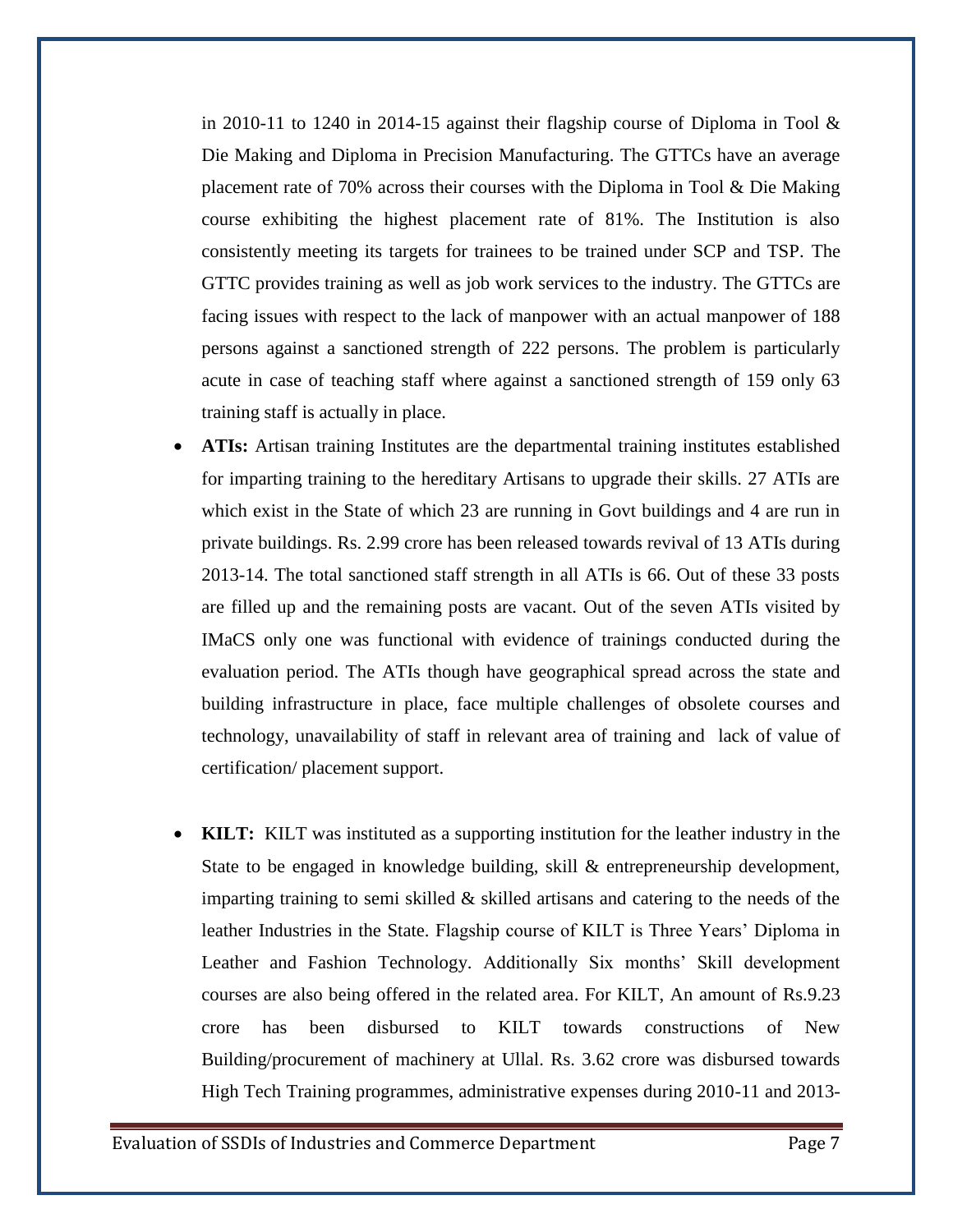14. The Diploma is Leather Technology course as of now is yet to achieve full enrolment with capacity utilisation during the review period ranging between13% to 27% annually**.** While the institute has started operations in the new location in 2010 key factor for under utilisation has been lack of industry demand in the vicinity. The Institute now also has a hostel accommodation in place. Most of the machinery and infrastructure required to run the courses offered is already in place. From the year of 2015-16 the institute is offering Diploma in Leather and Fashion technology, which has fashion orientation. This course is expected attract more students towards the courses, as Bengaluru is a garmenting cluster having potential to employ more people in the sector. Under SCP/TSP the institute has achieved 100% and 50% of the annual target during 2012-13 and 2013-14 respectively. The institute is being run by 5 trainers and 2 support staff against no provision of sanctioned staff.

 **KSDCL:** Karnataka State Coir Development Corporation Limited was established in the year 1985 with the main objectives of developing Coir based industries and also to act as catalytic agent in developing Coir sector in private sector. Presently, the Corporation is having twelve de-fibring units, four curled coir units and seven auto spinning units in rural areas. As for the training centres, the Coir Industry is new to the State. The required skilled artisans were not available in the State. Only during the last decade training is being imparted extensively in product manufacturing. In the initial years from 1985 to 1991 the Corporation has trained only 1,500 persons in the Training and Production Centres. KSDCL has provides training and provides employment in its production centres. However, in the present day, KSDCL has exceeded the targets set under SCP/TSP. From our visits and interactions at KSDCL, we have understood that the trainees trained at KSDCL are absorbed in to KSDCL production units. These employees are paid on piece rate basis. As coir business is low margin business people prefer other avenues. As mentioned by the management earlier 1500 persons were employed at the production units. However currently only 700 persons are employed. Product cost is also high in comparison with the other unorganised units due to higher overhead cost. So competing with the un-organised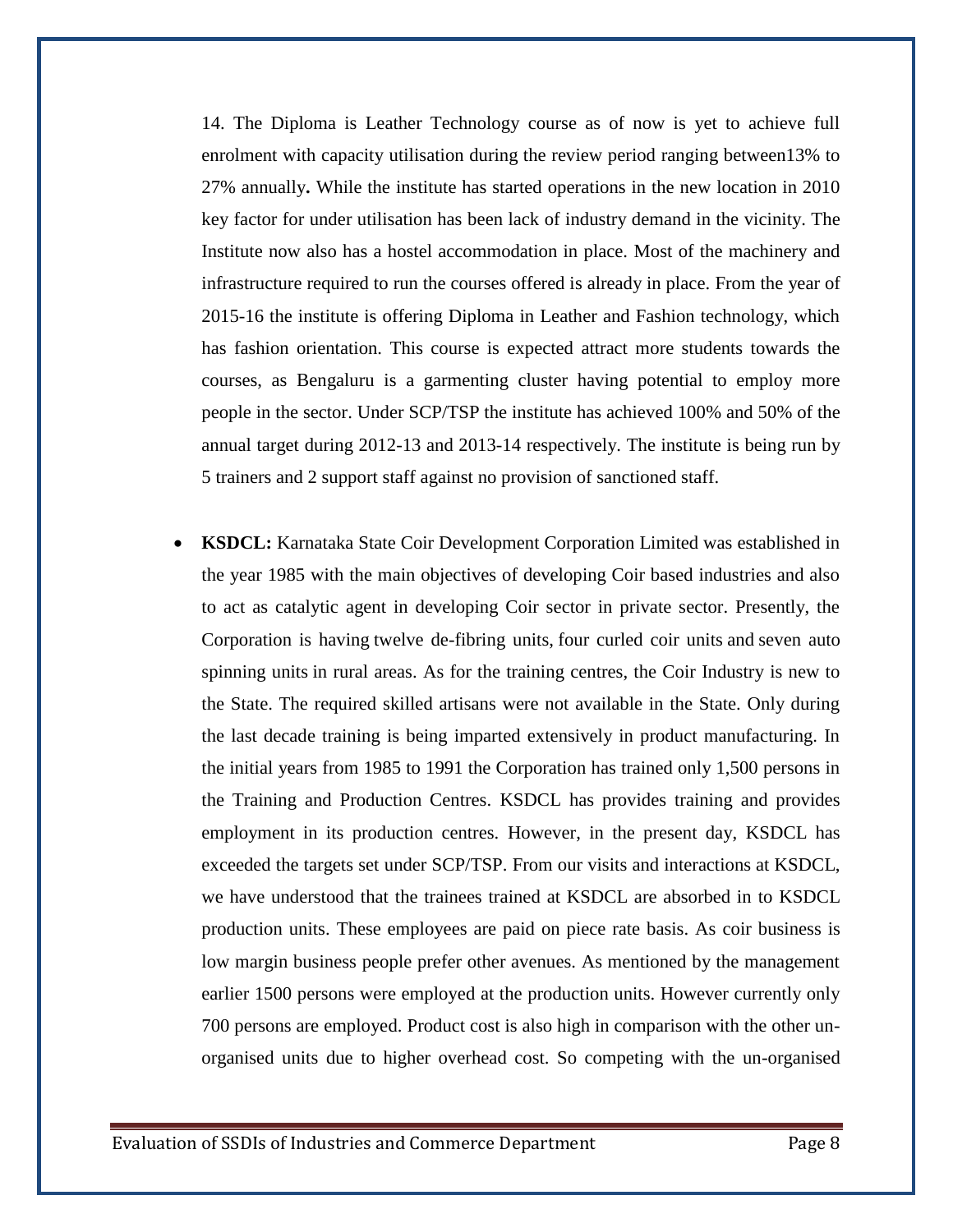players is a challenge. So instead of training new employees focus can be on training existing employees towards productivity improvement.

- **CIPET:** Central Institute of Plastics engineering and Technology is an autonomous institute under the Department of Chemicals and Petrochemicals, Ministry of Chemicals and Fertilizers, Government of India. CIPET, Mysuru trained a total of 434 students in 2013-14 against it long term courses and 150 students in short term courses in 2014-15. Government of Karnataka has disbursed a total of Rs. 198.78 lakh towards civil construction at CIPET, Mysuru. Girls hostel has been completed with 44 girl students residing in the same. Over 170 boys are staying in the boys hostel and the second floor needs to be completed, which is expected to be completed by March 2016. Across India there are 28 locations where CIPET operates... The CIPET is ISO 9001- 2008 certified organisation which helps the institute in ensuring quality management and continuous improvement.
- **KGMSDC:** Karnataka German Multi Skill Development Centre(KGMSDC) is a society promoted by Government of India and Government of Karnataka with technical support of German International Services(GIZ-IS). The primary mission of the Training Centres is to conduct a broad based multidisciplinary programme in various Industrial Technical Fields, directed towards the development of skills and trades and to become a world class training centres that represents specialized trade training programs in alignment with the Industry requirements across the globe. It has set up Karnataka German Technical Training Institute (KGTTI) having centres at Bengaluru and Kalaburagi. The program of KGMSDC offers challenging and complimentary roles for administrators, engineers and technicians.

All programs follow German vocational education and training standards that are demand oriented and directly imply a close relationship with industry. To provide International Standards and Hands-on training both KGTTIs has extensive state-ofart training facilities. KGMSDC is a registered society formed under Society Registration Act 1960. The registered society has members from Government of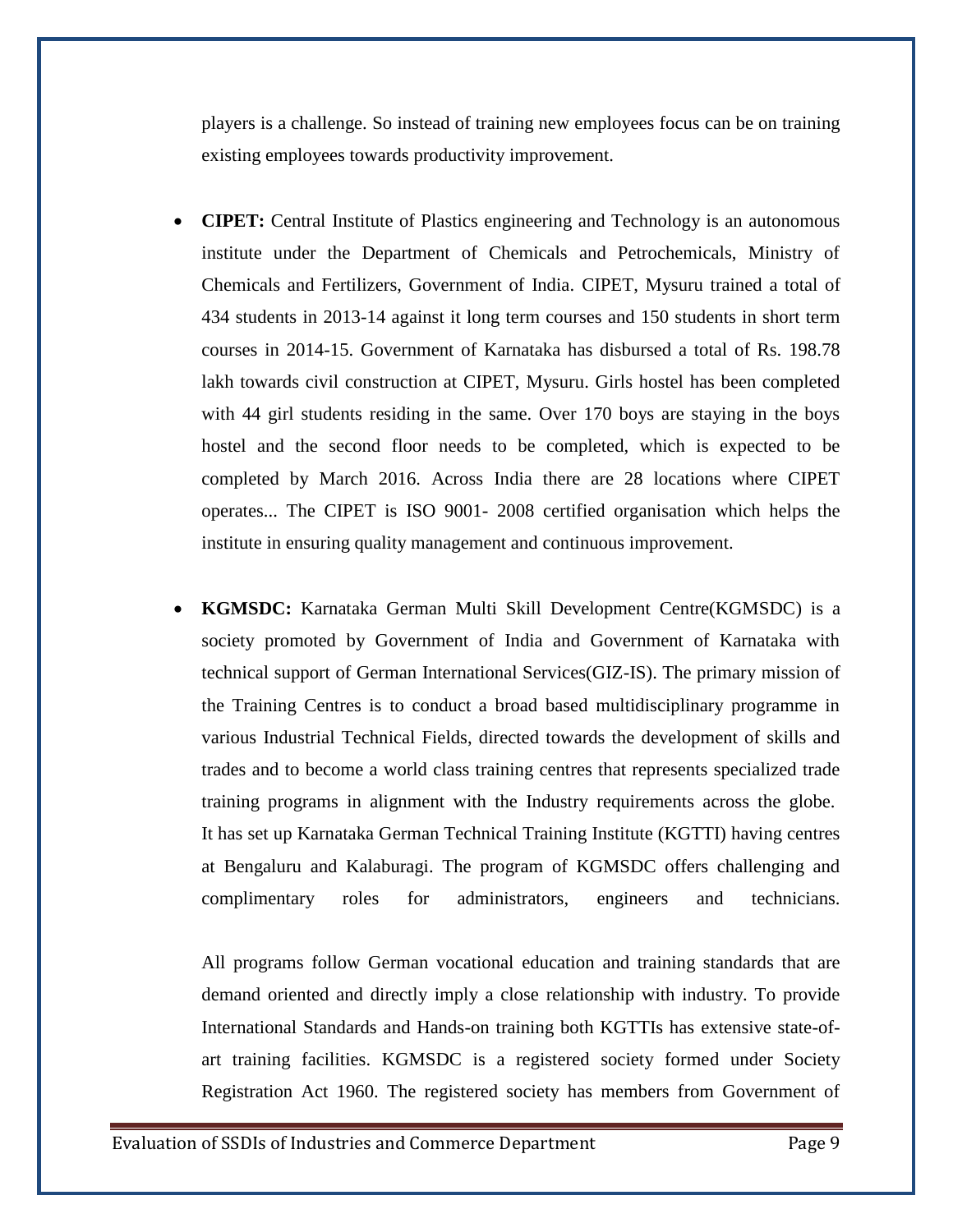India and Government of Karnataka, complemented by local stakeholders and representatives of industries, chambers and academia. GIZ is the technical partner for project implementation.

Key learning from KGMSDC has been managing quality through Quality Management system and focus on simulation and offering multi skill development programmes. The management believes that ISO-9001 certification would help them deliver quality and improve continuously. Focus on usage of simulators the management believes will enhance learning of the student before working on the actual equipment, to manage constraints.

#### **Recommendations**

Based on the inputs received from the institutions the challenges faced by each institute are different which include, resource constraints, under utilisation capacities, obsolete courses, and dysfunctional institutions. We have focused our recommendations on infrastructure, technology, courses, management and other resources which we expect to help the institutes in capacity building and

#### **A. Short term recommendations**

The following are the short term recommendations which are implementable without significant policy/budgetary interventions.

#### *1. Implementation of Quality Management Systems*

Considering the continuous expansion of the centres, maintaining quality and focusing on continuous improvement is essential towards achieving stakeholder satisfaction. Some of the skill development institutes such as CIPET and KGMSDC have certifications in Quality Management Systems (ISO 9001) to ensure quality and continuous improvement in operations.

As the institution expands, the processes followed have to be consistent and robust to ensure quality of training, placement, service to the industry. We recommend all the GTTCs/ KILT to have Accreditation from institutes such as ISO or NBA (National Board of Accreditation) to achieve international quality standards. The management and other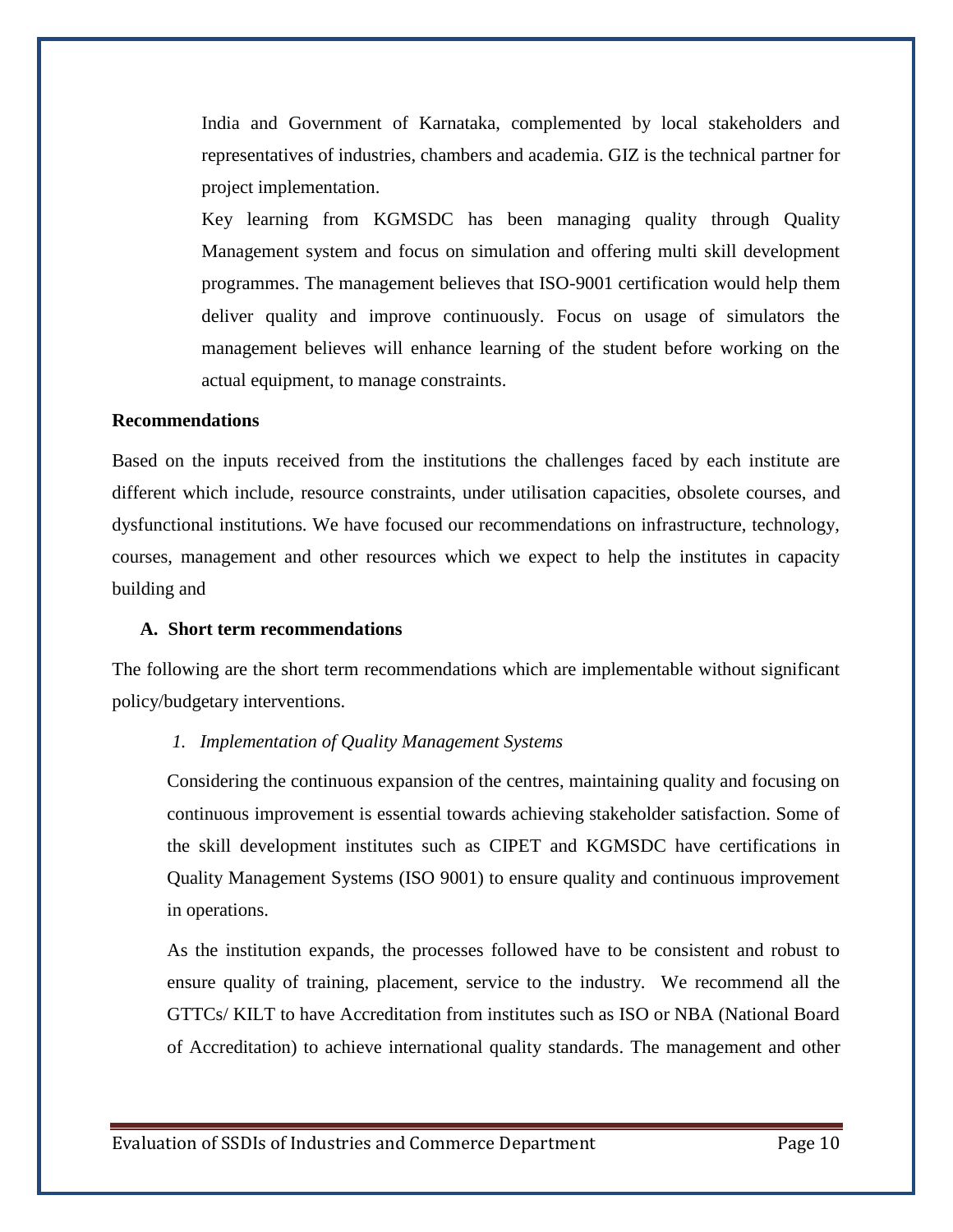stakeholders should part of defining KPIs for the institutes, monitor them on on-going basis and take corrective actions wherever required.

# *2. Establishment of formal placement centres across all the centres GTTC ,KILT:*

Out of the seven GTTCs visited, only one of them reported having a formally established placement cell. As per the feedback of the companies, the placement process is smooth. However having a dedicated placement cell at each of the Institutes would only benefit the placement process as the potential to place students in best of the firms with better salary/stipend improves and formal feedback process will help in continual improvement of the institute.

We recommend that a formal placement centre may be established across all the centres of GTTC with placement co-ordinator. The role of placement centre has been detailed in a separate annexure.

### *3. Focus on development of communicative skills and inculcation of work ethics*

This was reflected well in the survey in which *36%* of the surveyed respondents marked the in-plant trainees with a score *below average* on their communication skills in case of GTTCs. *35% rated* the trainees *average on their communicative skills* and only *25%* of the respondents rated the trainees to be better than *average.* We have understood that the students often come from rural area with primary language as Kannada and Urdu. So there is a need to increased focus on development of communication skills with emphasis on English learning through external agencies specialising in this area.

Amongst the multiple Industry players surveyed to solicit a feedback, one of the most noticeable feedbacks shared was that each of them pointed out the need to cultivate work ethic in the students. Most of them opined that they felt the need for the students to be sensitized to the importance of being regular at their work sessions and taking initiative to learn when the opportunity exists. Another feedback shared for students of Institutions located in remote pockets was that they needed to have an orientation to give them an idea of what kind of routine to expect at a regular workplace. So focus on orientation programmes to the students has to be increased.

*4. Focus on retraining of people at KSCDCL*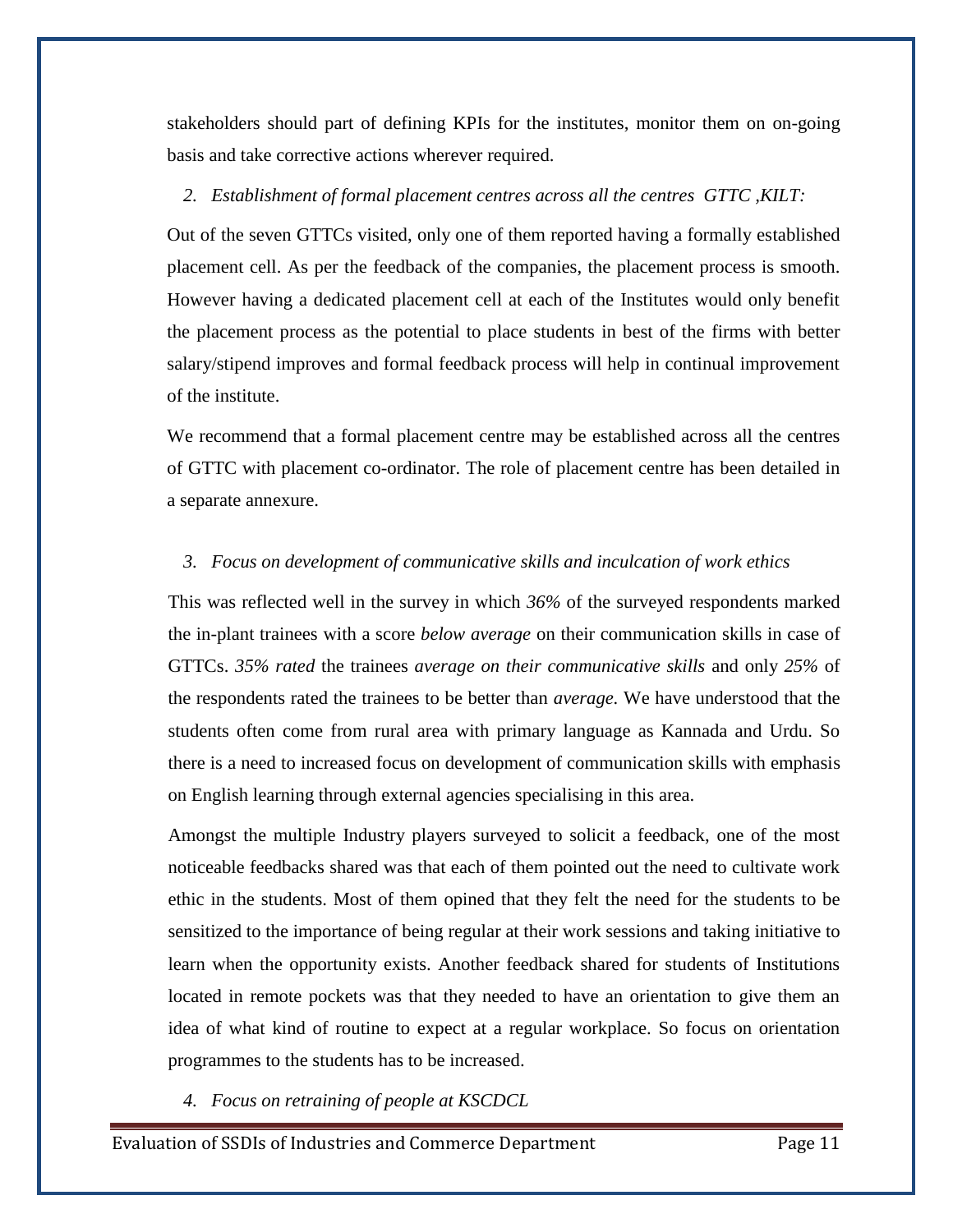KSCDCL conducts training to fulfil captive requirements for its production units. However, it is difficult to absorb and retain all the trainees with in the production units. Keeping in mind the fact that even with the training of a modest 100 -200, people are not readily absorbed into the sector, the yearly target number of trainees can be limited to 20-25 people for KSDCL based on the requirements. Instead focus can be on re- training persons to increase efficiency.

#### **B. Long term recommendations**

These are implementable in a Horizon of 2- 5 or with sizeable expenditure, or both but does not involve policy changes.

*5. Strengthening Manpower at GTTCs*

The staff strength in GTTC has been a matter of concern. Across all the GTTCs as depicted in Exhibit 12. GTTCs are witnessing the shortage of manpower both for teaching as well as Non-teaching staff. Further the actual teaching staffs include contractual staff of 49 persons. So the total shortage is 105 persons.

Also there have been cases of companies that recruit from the Institute giving the feedback that since in many places, trainers are themselves are young pass outs of the Institute with relatively less industry experience, the training quality has suffered. Also, the number of trainers available in the Institute is lesser compared to the courses being run.

# *6. Introduction of blended learning modules:*

The institutes such as GTTC on one hand are expanding their foot print by opening newer branches and on the other hand face shortage of resources including staff availability. Ensuring the quality of learning with constraints may become a challenge. Blended learning as the combination of digital content and face-to-face training to effectively inculcate learning. Areas where digital content/multimedia can be effective in learning can be identified and developed which can be integrated with face to face method of learning. Multi-media method of teaching will enhance learning especially for the students from rural background lacking effective comprehending skills. This may initially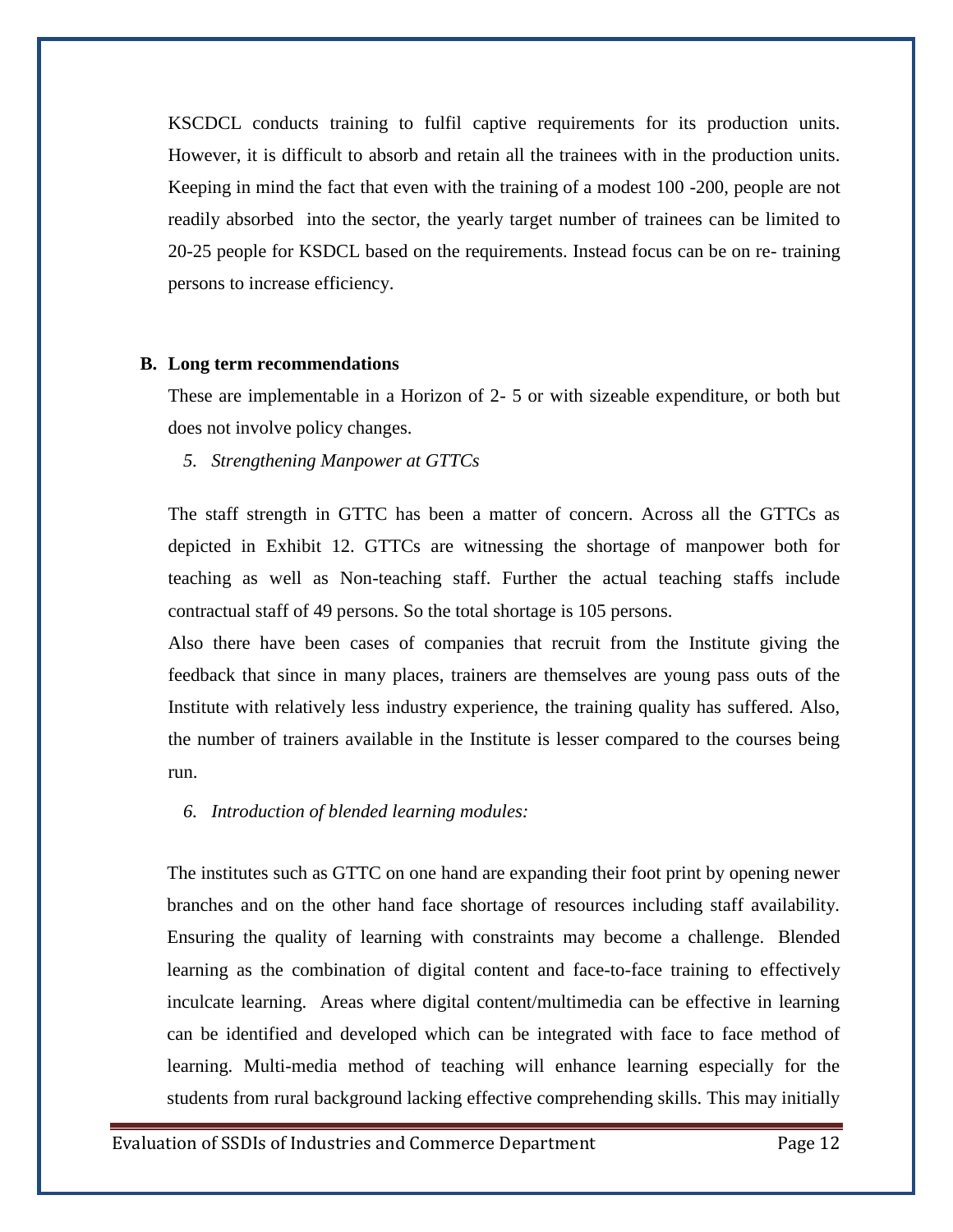be done on a pilot basis for selected courses and few centres and then can be replicated across all the courses and centres based on the learning outcomes.

#### *7. Identifying and implementing relevant courses*

The first steps that the ATIs can take are towards the reviving and updating the courses that are offered to the trainees there. Old courses may need to be completely wound up. The ATIs would do well to identify courses that suit the demography and the local industry set up. In the case of short term courses, some courses that can always be actively considered are courses like tailoring, two wheeler repair, four wheeler repair, electrical and electronics repair, IT related training, motor/pump repair, mobile repair, welding and construction since even within the context of a small town/village they will always be needed. Also, a person trained in these aspects can look at self employment to support oneself in addition to availing working opportunities in companies. Based on the district level skill mapping studies the relevant courses may be identified.

### **C. Recommendations requiring change in Policy**

The following are the recommendations requiring change in policy

*8. Management of ATIs by other skill development institutions*

Through our discussion with the stakeholders we would like to recommend that the modus operandi of management may be redefined for the ATIs. Currently operating Skill development institutions such as GTTC and/or KGTTI may be given responsibility of operating the ATIs with trained/qualified staff for new relevant courses. Government can fund towards

- o Upgrading the infrastructure and machinery and
- o Viability gap funding towards administration and operations management on recurring basis

The institution may be run to ensure the following

Need based recruitment

Evaluation of SSDIs of Industries and Commerce Department Page 13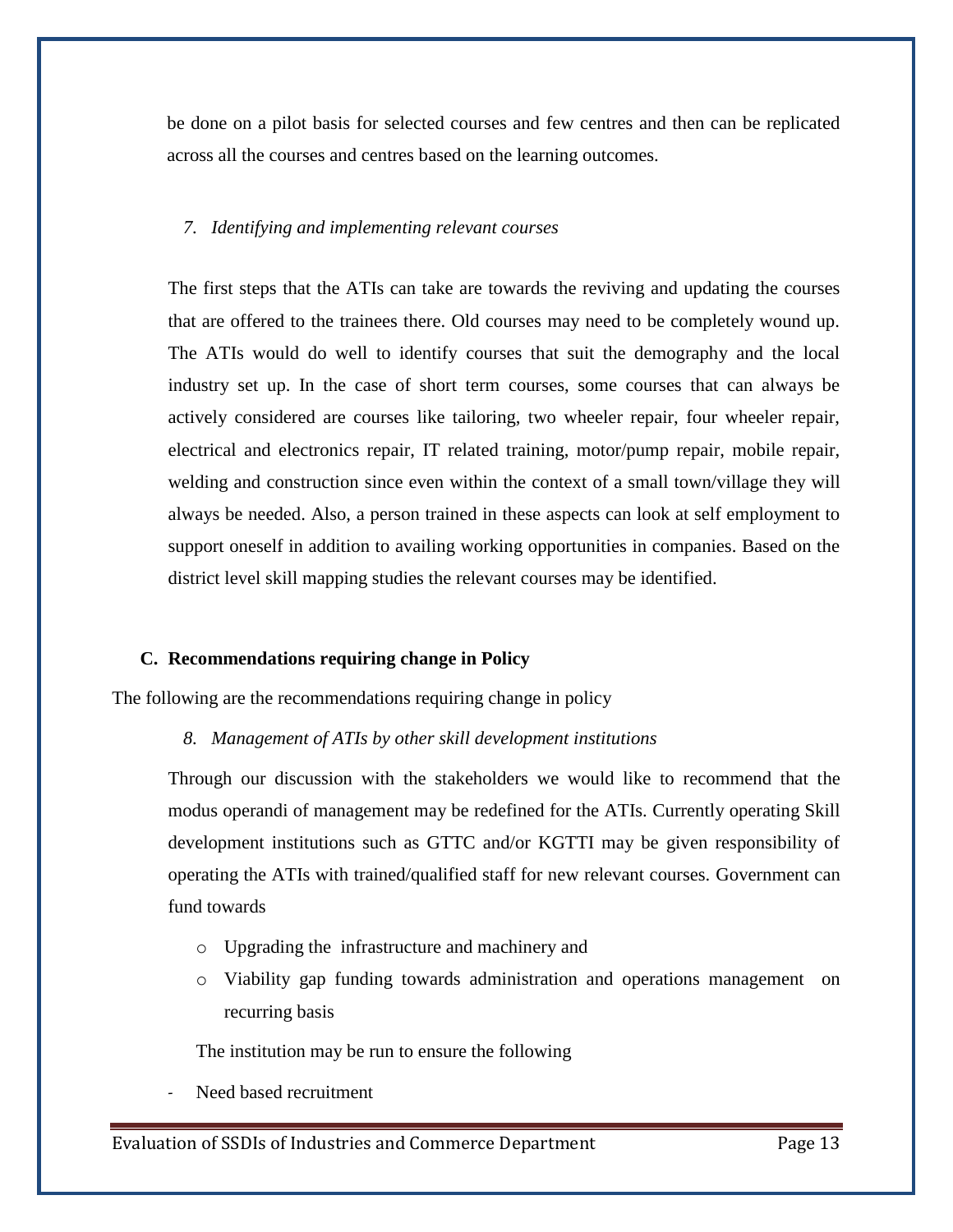- Need based course development and modifications
- Establishing industry interface wherever required
- Achieving self sustainability and continuity
- Scaling up of organisation as required

The idea has to be that the ATIs effectively become completely new centres of learning but with the flexibility to structure and run courses according to the nuances of their geography and present needs (suitable industry, demand for certain set of skills). This would also ensure a faster response to changes in the skills' demand or employment/livelihood scenario of the place. So, while GTTCs focus on organized market, vocational courses can be taught at ATIs making use of existing infrastructure (buildings), most of which are located at accessible locations within their respective geographies.

# *9. Introduction of related Courses in KILT and GTTC*

The capacity utilisation for the long term course, Diploma is Leather Technology course at KILT as of now is yet to achieve full enrolment with capacity utilisation during the review period is ranging between 13% and 27% annually**.** While the institute has started operations in the new location in 2010 key factor for under utilisation has been lack of industry demand in the vicinity. From the year of 2015-16 the institute is offering Diploma in Leather and Fashion technology, which has orientation towards garmenting industry. This course is expected attract more students towards the courses, as Bengaluru is a garmenting cluster having potential to employ more people in the sector To leverage the infrastructure available in the campus, introducing related exclusive long term courses related to industries such as apparel may be started keeping the demand in the location in mind. This would enable institute to leverage existing machinery related to design and production.

GTTC has to focus on introduction of new and emerging courses related to the manufacturing stream. During our discussions with GTTC some of the areas such as Industrial electronics, Automation, Robotics has potential for employment creation. To develop world class infrastructure, course curriculum it is suggested that tie-ups/MoUs